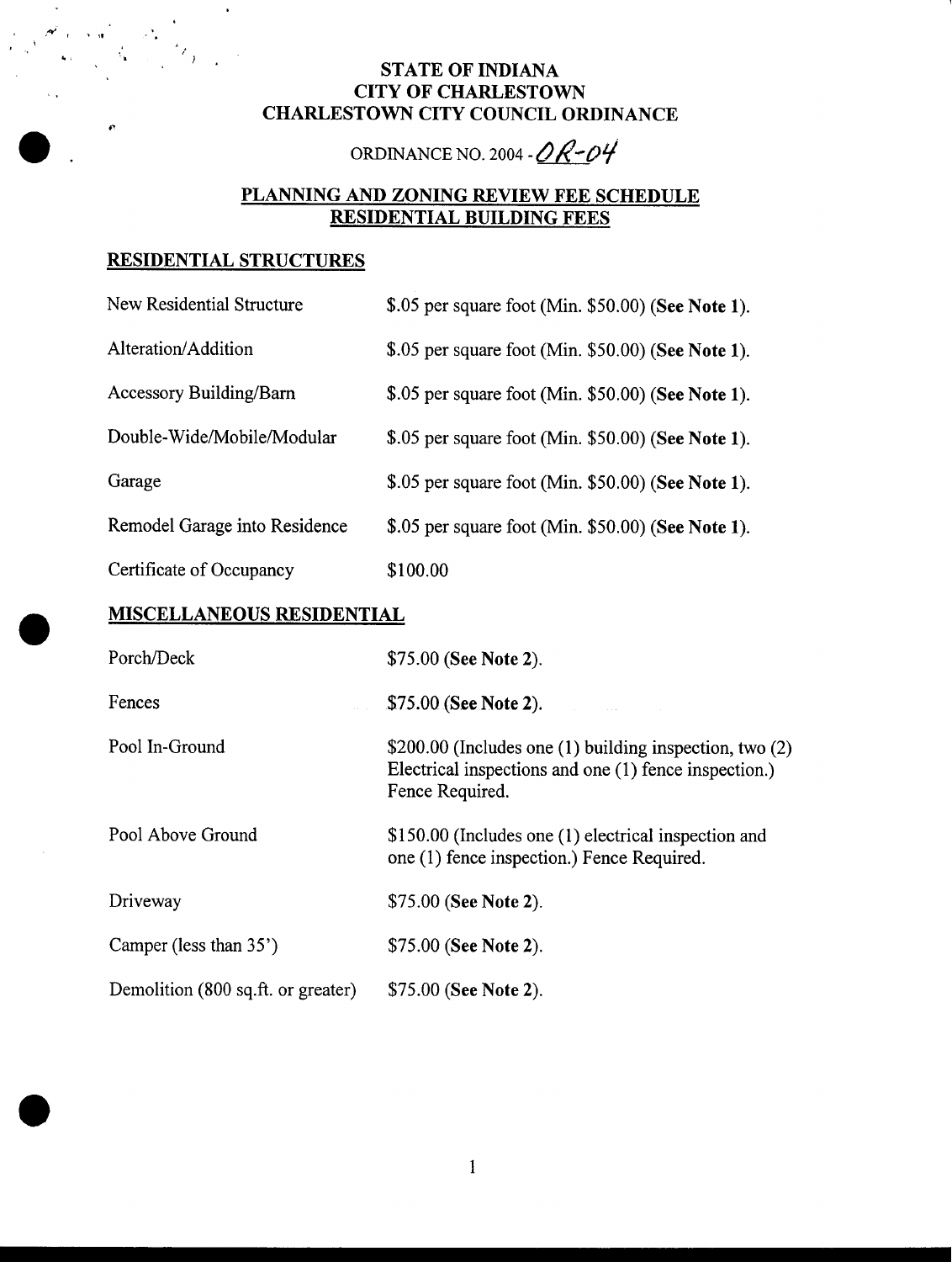# **ELECTRICAL**

 $\mathbf{r}$ 

 $\ddot{\phantom{0}}$ 

| New Residential            | \$.50 per amp (See Note 1).            |
|----------------------------|----------------------------------------|
| Alteration/Addition        | \$.50 per amp (See Note 1).            |
| Change or Upgrade Service  | \$.50 per amp (See Note 1).            |
| Double-Wide/Mobile/Modular | \$.50 per amp (See Note 1).            |
| Garage/Outbuilding         | \$.50 per amp (See Note 1).            |
| <b>Temporary Pole</b>      | \$50.00 (includes inspection fee).     |
| Meter Install              | \$50.00 (includes inspection fee).     |
| Replace Water Heater       | \$50.00 (includes inspection fee).     |
| Rewire                     | \$75.00 (includes one inspection fee). |

## **HEATING/AIR CONDITIONING**

| New Residential           | $$75.00$ (one story) (See Note 1).<br>\$100.00 (two story or one story w/basement) (See Note 1). |
|---------------------------|--------------------------------------------------------------------------------------------------|
| <b>Addition</b> (Heating) | \$75.00 (See Note 2).                                                                            |
| Addition (AC)             | \$75.00 (See Note 2).                                                                            |
| Replace Furnace           | \$75.00 (See Note 2).                                                                            |
| Replace AC                | \$75.00 (See Note 2).                                                                            |

I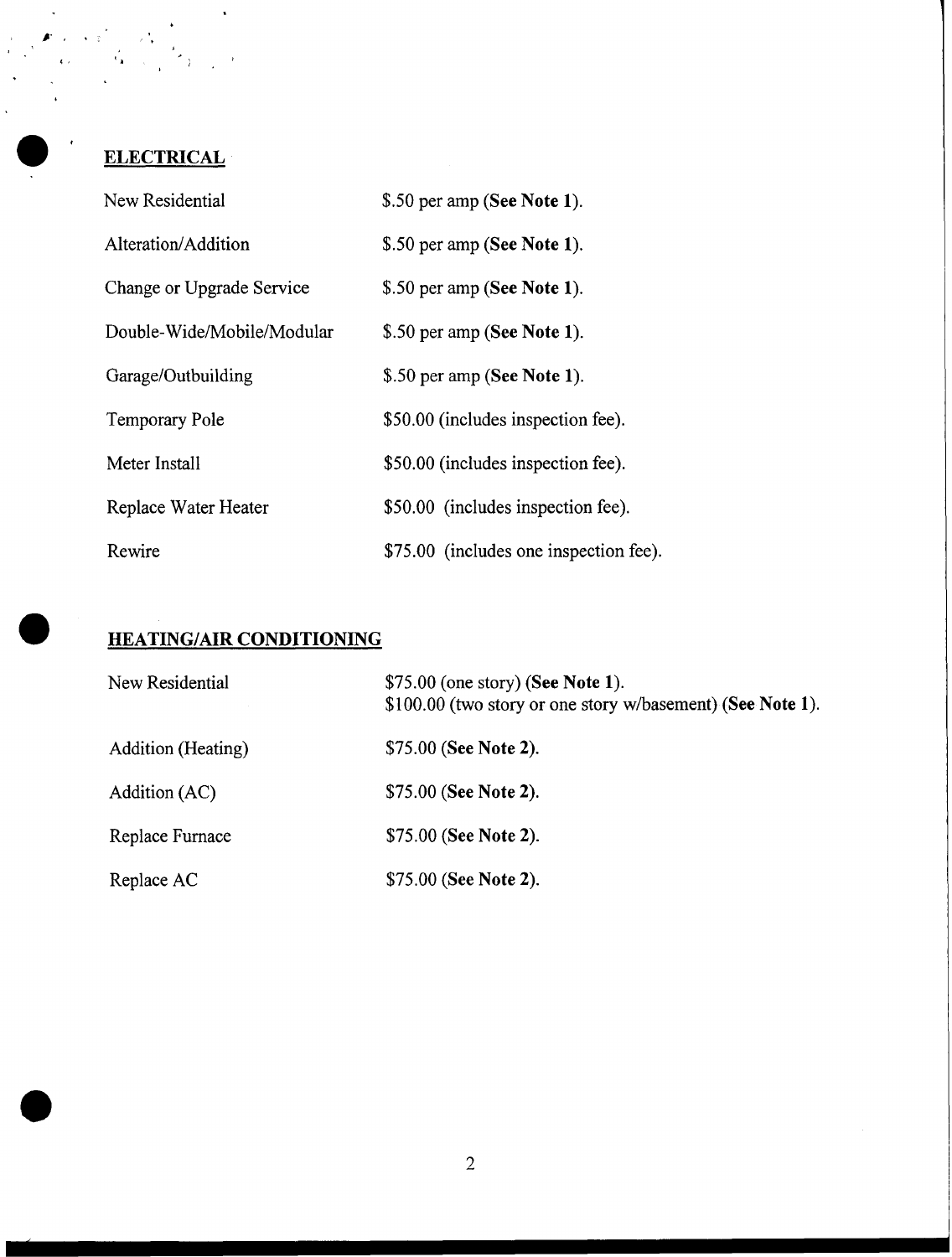

## **PLUMBING**

One Bath + Kitchen

*\$75.00* **(See Note 1).** 

Additional Bath - Full - Half *\$75.00* **(See Note 1).**  *\$50.00* **(See Note 1).** 

Water Heater *\$50.00* **(See Note 1).** 

## **COMMERCIAL BUILDING FEES**

#### **COMMERCIAL AND INDUSTRIAL STRUCTURES**

New Commercial/Industrial Structure (Includes Additions) \$.10 per sq. **ft. (See Note 1).** (Min. \$100.00)

## **ELECTRIC**

Temporary Electric Service

Electric Permit Commercial \$.75 per amp **(See Note 1)**.

*\$75.00* **(See Note 2).** 

Electric Permit Industrial **\$.75 per amp (See Note 1).** 

## **PLUMBING**

Plumbing Permit - First Fixture Each Additional Fixture \$10.00

\$75.00 **(See Note 1).** 

**9** JA. J.P.

Water Heater  $-$  New or Replacement

(Fixtures shall be defined as any receptacle intended to receive and discharge water, liquid, or water carried for soil and for waste into a drainage system with which they are connected.) *\firmally S75.00* **(See Note 1).<br>** *>#50.* **<sup>\*</sup> CS=C Note 1)** 

## **HVAC**

New Heating or Air Conditioning System *\$75.00* **(See Note 1).** 

Replacement Heating or Air Conditioning System \$50.00 **(See Note 1).**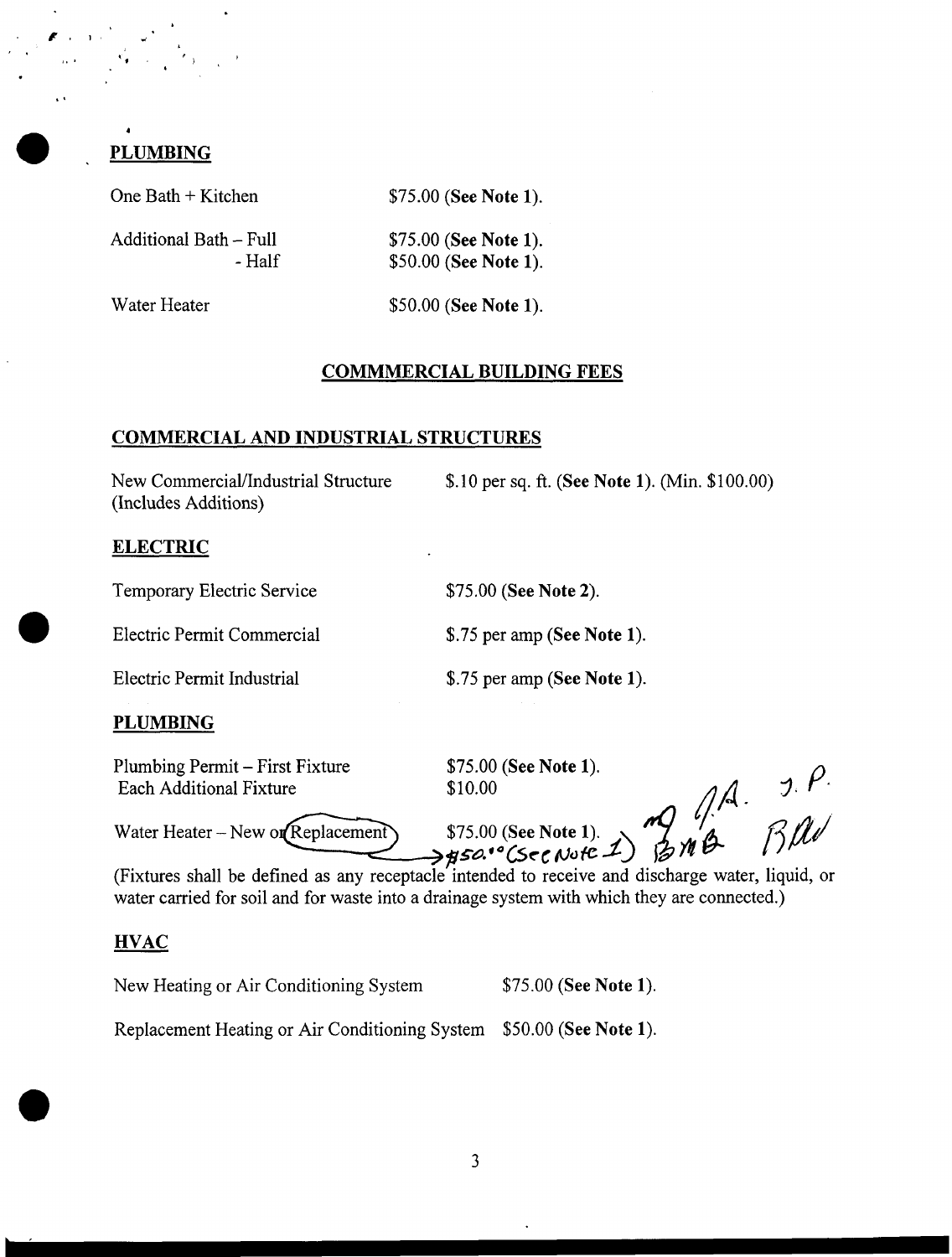#### **MISCELLANEOUS**

| Billboards (Requires BZA Approval) | $$250.00$ (per face/side) (See Note 1). |  |  |
|------------------------------------|-----------------------------------------|--|--|
| Signs (Other than Billboards)      | \$75.00 (See Note 1).                   |  |  |
| Signs – Temporary                  | \$50.00 (See Note 1).                   |  |  |
| <b>Lift Stations</b>               | \$150.00 (See Note 1).                  |  |  |
| <b>Cell Towers</b>                 | \$750.00 (See Note 1).                  |  |  |
| Co-Locating                        | \$150.00 (See Note 1).                  |  |  |

NOTE **1:** Inspection fee of **\$50.00** per inspection with number of inspections to be determined upon review of submitted blueprints. Re-inspection, if required, additional **\$50.00** per inspection.

NOTE 2: Includes one-time inspection fee. Re-inspection, if required, additional **\$50.00**  per inspection.

#### FEES FOR MATTERS PLACED BEFORE THE CHARLESTOWN ADVISORY PLAN COMMISSION AND/OR BOARD OF ZONING APPEALS

Advisory Plan Commission Petition-Zoning Change \$200.00 Subdivision Petition - Preliminary \$200.00 BZA Petition \$100.00

- Final \$200.00 plus \$25.00 per lot. Mobile Home Park \$200.00 plus \$25.00 per lot